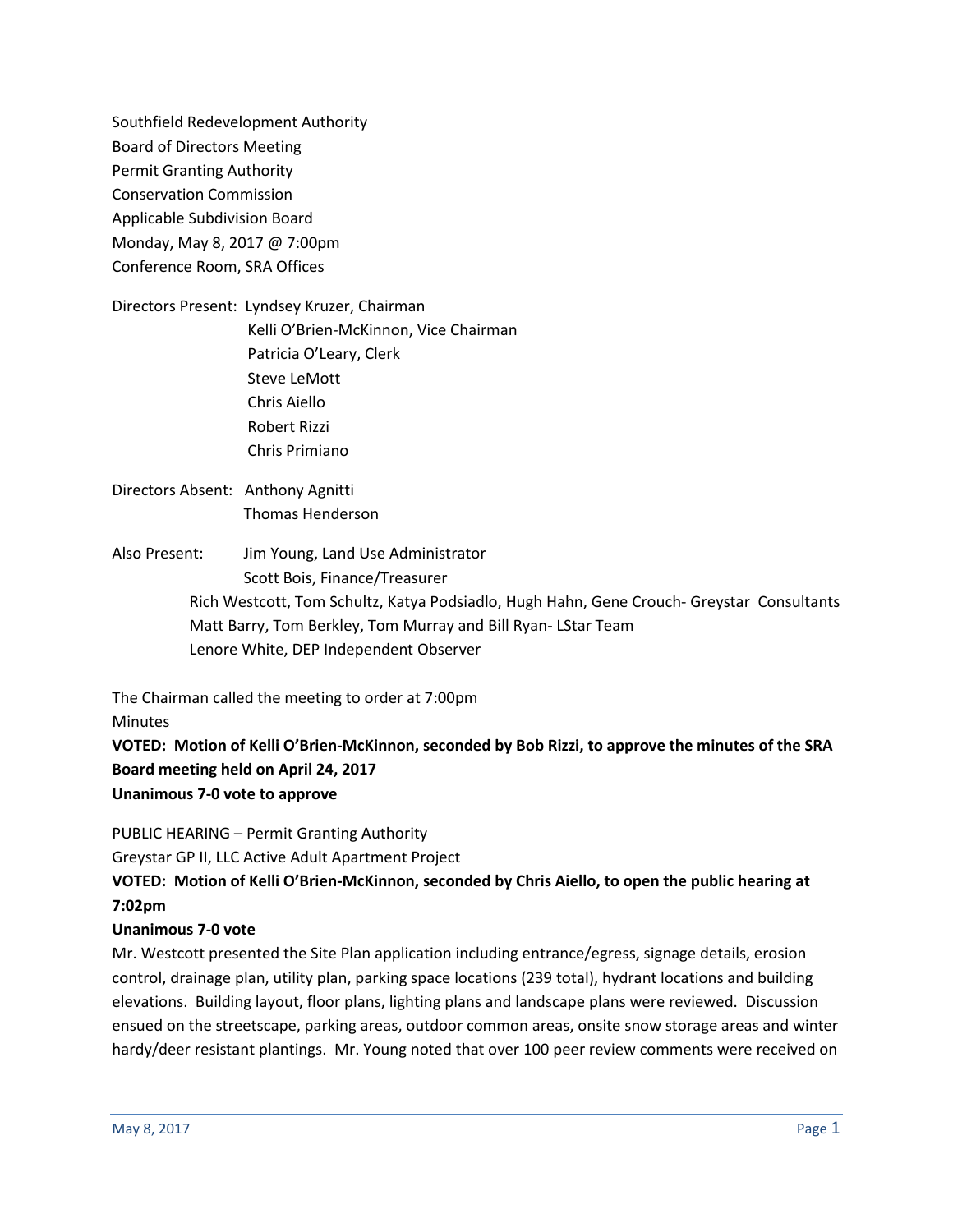Greystar's site plan application.

Mr. Rizzi was informed that Memorial Grove Ave (MGA) was crowned and storm runoff flowed to gutters/catch basins and into the MGA detention basin.

Mr. Primiano was informed that Greystar would be responsible for maintaining their on-site Stormwater system.

The Board was informed that four waivers from the Subdivision Rules and Regulations were requested:

1) Waiver was requested for relief on the mounting height of light poles located on the property perimeter.

2) Waiver was requested to allow soil cover less than 36" on one section of drain pipe.

3) Waiver was requested to allow relief from required curbed planting areas around rows of 15 parking spaces.

4) Waiver was requested for relief from planting a buffer strip to the open space area where a natural one already existed.

PUBLIC HEARING COMMENTS

Mrs. Parsons, Rockland, was informed that former NAVY monitoring wells located at the work site would be closed out in accord with MassDEP requirements.

Mr. Galluzzo, East Bridgewater, suggested the use of azalea plants in the landscape plan as they were better suited to survive severe winters.

Mr. Thorpe, Union Point Resident, was provided with Greystar's planting list for his review.

## **VOTED: Motion of Chris Aiello, seconded by Chris Primiano, to close the public hearing at 7:47pm Unanimous 7-0 vote**

Board Measure 17-017

The Board voted each waiver request separately before voting the Greystar Active Adult Apartments Site Plan Application.

- Section 3.5  $(D)(3)(c)(bullet #3)$  Lights

**VOTED: Motion of Chris Primiano, seconded by Kelli O'Brien-McKinnon, to allow the proposed luminaire mounting heights as shown on the Site Plan.** 

### **Unanimous 7-0 vote**

- Section 3.6(K)(2) Depth of cover

**VOTED: Motion of Chris Aiello, seconded by Kelli O'Brien-McKinnon, to waive the required 36 inches of cover over a certain section of drain pipes, as shown on the Site Plan**

**Unanimous 7-0 vote**

- Section 4.6(I) Rows of parking spaces

**VOTED: Motion of Chris Primiano, seconded by Chris Aiello, to allow rows of parking stalls as shown on the Site Plan**

**Unanimous 7-0 vote**

- Section 4.6(I) Buffer Strip

**VOTED: Motion of Steve LeMott, seconded by Kelli O'Brien-McKinnon, to waive the requirement for a planted tree/shrub buffer strip along zoned open space on the western property line, as shown on the**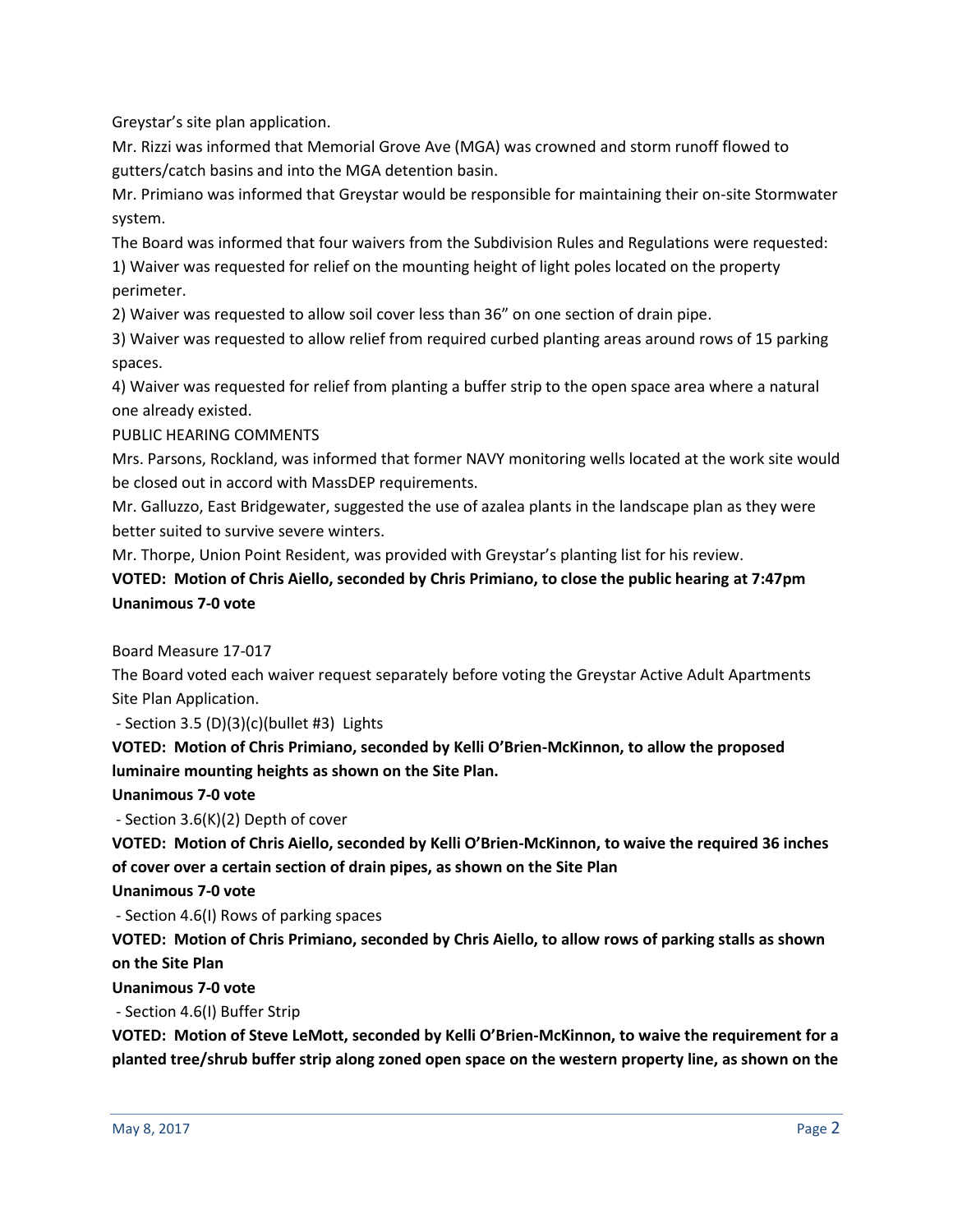**Site Plan Unanimous 7-0 vote** Greystar Active Adult Apartments Site Plan Application **VOTED: Motion of Chris Aiello, seconded by Kelli O'Brien-McKinnon, that the Permit Granting Authority approve, with conditions, the Site Plan Application submitted by Greystar GP II, LLC for the Active Adult Apartments project Unanimous 7-0 vote** 

PUBLIC HEARING – Conservation Commission Greystar GP II, LLC Active Adult Apartment Project

## **VOTED: Motion of Kelli O'Brien-McKinnon, seconded by Pat O'Leary, to open the Public Hearing at 7:50pm**

## **Unanimous 7-0 vote**

Mr. Crouch identified the wetland resources near the site, and noted that grading work would take place outside the 200 ft. riverfront area. There would be no alterations to wetland areas, and drainage would be treated within the Stormwater system (via the existing wet basin) before discharge to TACAN Outfall area. The Board received the proposed Order of Conditions in their agenda packets.

Ms. White spent time with Greystar engineers to understand the drainage reports, and was now comfortable that the plan complied with DEP Stormwater standards.

Mr. Young stated the issues in the Conservation Agent's report were resolved and complied with SRA's Wetland rules and regulations.

### PUBLIC COMMENT

Mrs. Parsons, Rockland, stated that a storm event on April 1<sup>st</sup> caused French's Stream to flood Rockland homes again, and that it was imperative there was no increase to the peak flow from the Greystar project to the TACAN Outfall. Mr. Crouch stated there would be a fair amount of reduction in Stormwater peak flow from the Greystar site. Ms. O'Brien-McKinnon was informed that the Rockland Conservation Commission had received a copy of Greystar's Development Plan Application.

# **VOTED: Motion of Chris Aiello, seconded by Chris Primiano, to close the public hearing at 8:04pm Unanimous 7-0 vote**

### Board Measure 17-018

**VOTED: Motion of Lyndsey Kruzer, seconded by Chris Primiano, to approve the Notice of Intent for Greystar's Active Adult Apartments project (DEP File # SE081-1193 and to issue an Order of Conditions as presented.**

### **Unanimous 7-0 vote**

## LStar Outstanding Invoices

The Chairman noted receipt of 2 payments from LStar totaling approximately \$107K toward a previously outstanding amount of approximately \$124K. Mr. Barry stated there were three irrigation water bills in dispute. The Board was informed that LStar never previously disputed any of the outstanding bills, that LStar received invoices and statements on a regular basis, and that the irrigation systems had separate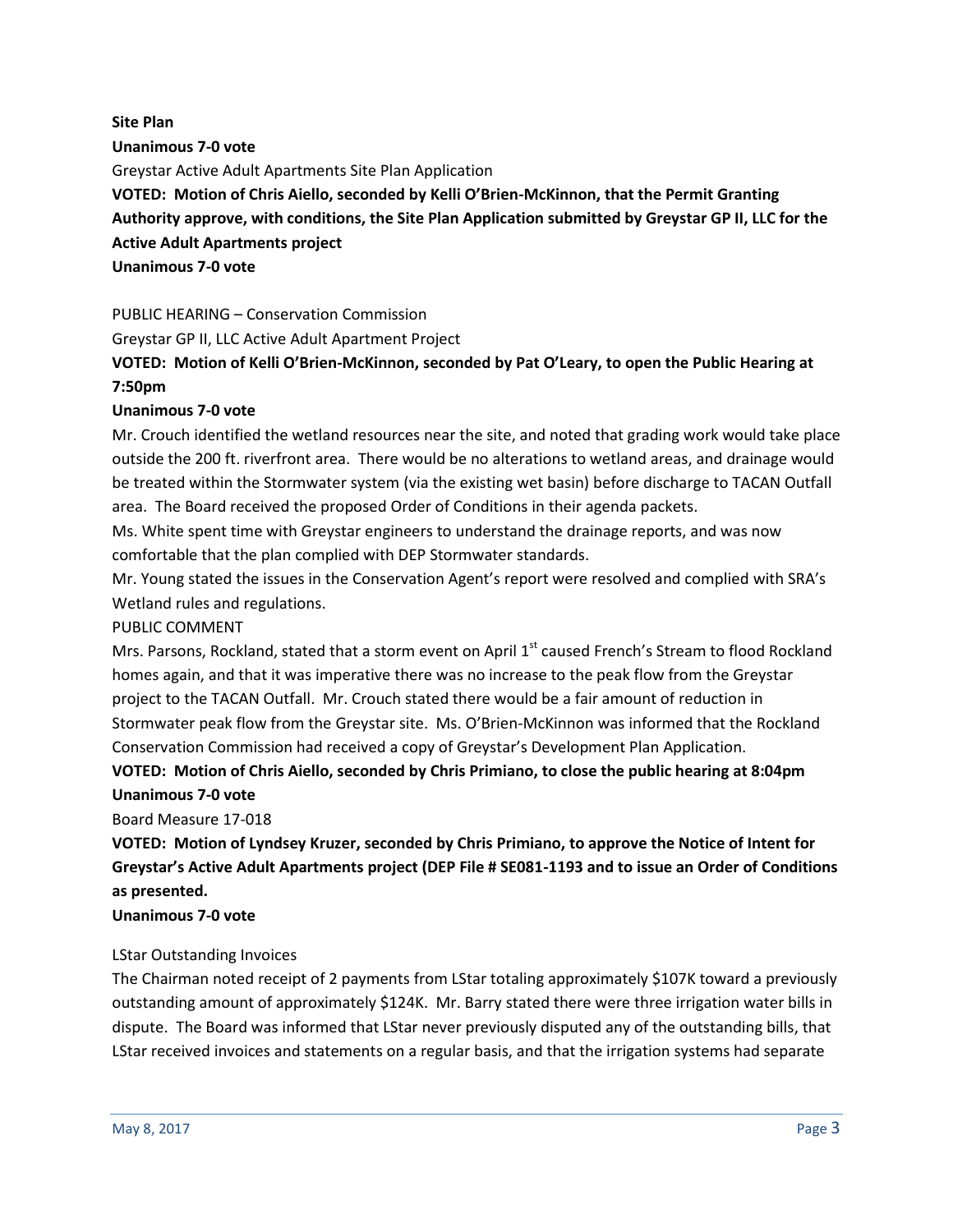meters. Mr. Young offered to provide details on the irrigation systems and their locations to Mr. Primiano. Mr. Primiano had volunteered to work with LStar on payment of all outstanding invoices. Ms. O'Brien-McKinnon noted \$17K was still due, and that additional charges totaling \$51K were now past due. It was also noted that significant interest had accrued on the unpaid bills. The Board considered releasing the LStar Recreation Complex Site Plan Decision that was on hold pending full payment of \$124K. A very lengthy discussion ensued with Mr. Barry. The Board voiced frustration with recurring unpaid bills, and LStar's lack of justification. The Board agreed to wait for full payment before releasing the Recreation plan decision to LStar.

### NAVY EDC Land Conveyance

The Board received a copy of LStar's letter agreement to NAVY which proposed to restructure some of the financial terms of the EDC Purchase Agreement. The Chairman indicated legal counsel reviewed and recommended signing the agreement.

## **VOTED: Motion of Robert Rizzi, seconded by Chris Aiello, to authorize the Chairman to sign LStar's Letter Agreement to NAVY on behalf of the Board of Directors Unanimous 7-0 vote**

### U.S. Coast Guard Surplus Land

The Board received a copy of a letter to General Services Administration requesting that they enter into negotiations with SRA to purchase the 50 acre parcel of Coast Guard Housing Land located within the boundaries of the former SWNAS.

## **VOTED: Motion of Chris Aiello, seconded by Robert Rizzi, to authorize the Chairman to sign the letter from SRA to General Services Administration on behalf of the Board of Directors Unanimous 7-0 vote**

### Parkway 2017 Landscaping Contract

Mr. Young noted that the Parkway Landscaping Contract was ready as of earlier that day. The Chairman had reviewed earlier drafts but had not yet seen the final version. Mr. Barry summarized LStar's bid process, and recommended that the Board award the landscaping contract to Schumacher Companies. **VOTED: Motion of Chris Primiano, seconded by Pat O'Leary, to authorize the Chairman to sign the landscaping contract between SRA and Schumacher Companies, in a form acceptable to staff, on behalf of the Board of Directors**

### **Unanimous 7-0 vote**

Phase 1A Definitive Subdivision Plan Performance Bond Reduction Mr. Berkley stated progress was made with Weymouth DPW and a punch list would be ready for review at the next Board meeting.

### Status Reports

Master Planning – Mr. LeMott noted the group met last week to discuss the recreation complex and a new residential project. He noted that a main power line was damaged on the Base causing multiple